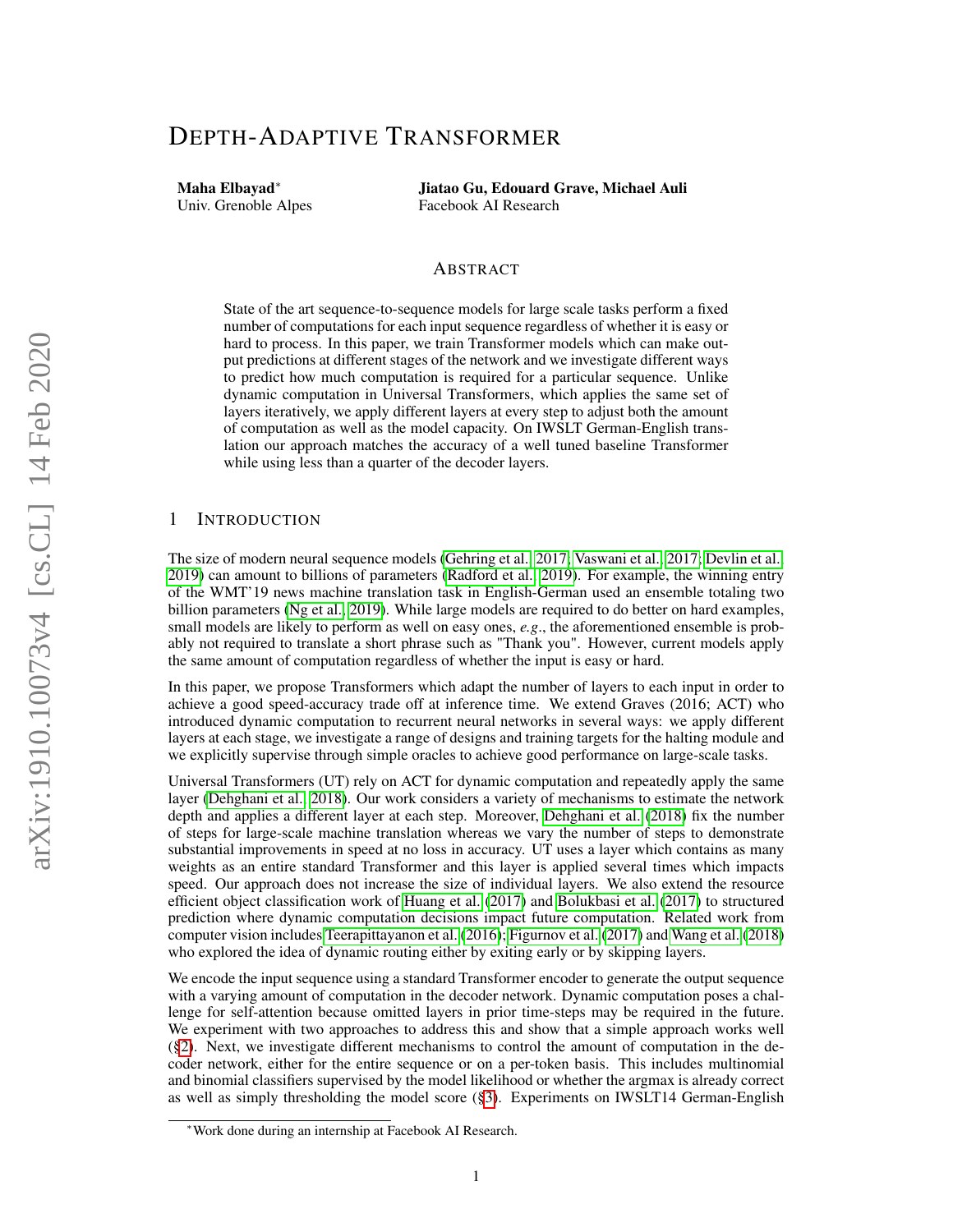<span id="page-1-1"></span>

Figure 1: Training regimes for decoder networks able to emit outputs at any layer. Aligned training optimizes all output classifiers  $\mathcal{C}_n$  simultaneously assuming all previous hidden states for the current layer are available. Mixed training samples  $M$  paths of random exits at which the model is assumed to have exited; missing previous hidden states are copied from below.

translation [\(Cettolo et al., 2014\)](#page-9-5) as well as WMT'14 English-French translation show that we can match the performance of well tuned baseline models at up to 76% less computation ([§4\)](#page-4-0).

## <span id="page-1-0"></span>2 ANYTIME STRUCTURED PREDICTION

We first present a model that can make predictions at different layers. This is known as *anytime prediction* for computer vision models [\(Huang et al., 2017\)](#page-10-3) and we extend it to structured prediction.

#### <span id="page-1-2"></span>2.1 TRANSFORMER WITH MULTIPLE OUTPUT CLASSIFIERS

We base our approach on the Transformer sequence-to-sequence model [\(Vaswani et al., 2017\)](#page-10-0). Both encoder and decoder networks contain  $N$  stacked blocks where each has several sub-blocks surrounded by residual skip-connections. The first sub-block is a multi-head dot-product self-attention and the second a position-wise fully connected feed-forward network. For the decoder, there is an additional sub-block after the self-attention to add source context via another multi-head attention.

Given a pair of source-target sequences  $(x, y)$ , x is processed with the encoder to give representations  $\mathbf{s} = (s_1, \dots, s_{|\mathbf{x}|})$ . Next, the decoder generates y step-by-step. For every new token  $\mathbf{y}_t$  input to the decoder at time t, the N decoder blocks process it to yield hidden states  $(h_t^n)_{1 \le n \le N}$ :

$$
h_t^0 = \text{embed}(y_t), \quad h_t^n = \text{block}_n(h_{\leq t}^{n-1}, \mathbf{s}), \tag{1}
$$

where block<sub>n</sub> is the mapping associated with the  $n^{\text{th}}$  block and embed is a lookup table.

The output distribution for predicting the next token is computed by feeding the activations of the last decoder layer  $h_t^N$  into a softmax normalized output classifier  $W$ :

$$
p(y_{t+1}|h_t^N) = \text{softmax}(Wh_t^N)
$$
\n(2)

Standard Transformers have a single output classifier attached to the top of the decoder network. However, for dynamic computation we need to be able to make predictions at different stages of the network. To achieve this, we attach output classifiers  $\mathcal{C}_n$  parameterized by  $W_n$  to the output  $h_t^n$  of each of the N decoder blocks:

$$
\forall n, \ p(y_{t+1}|h_t^n) = \text{softmax}(W_n h_t^n) \tag{3}
$$

The classifiers can be parameterized independently or we can share the weights across the  $N$  blocks.

### <span id="page-1-3"></span>2.2 TRAINING MULTIPLE OUTPUT CLASSIFIERS

Dynamic computation enables the model to use any of the  $N$  exit classifiers instead of just the final one. Some of our models can choose a different output classifier at each time-step which results in an exponential number of possible output classifier combinations in the sequence length.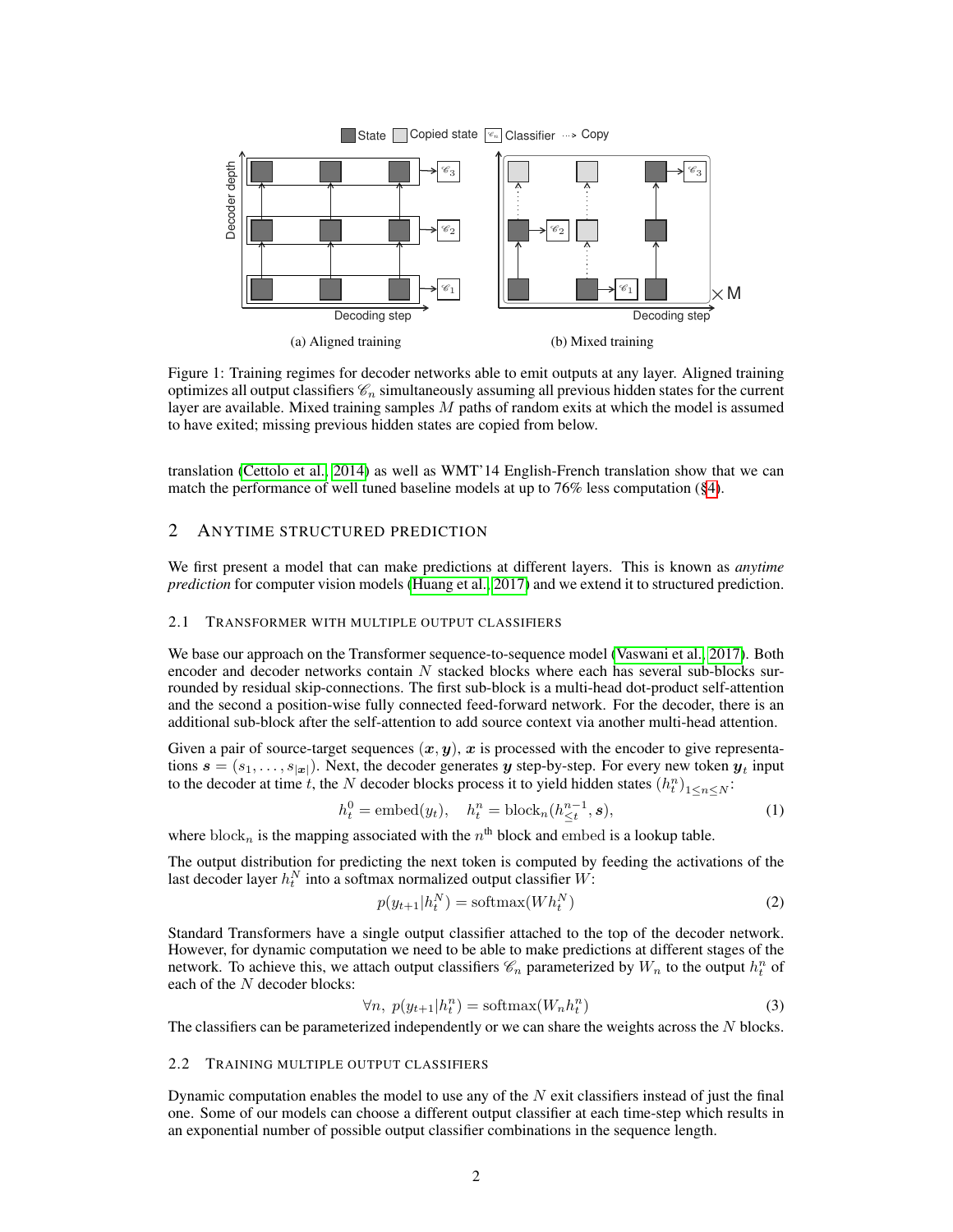We consider two possible ways to train the decoder network (Figure [1\)](#page-1-1). *Aligned training* optimizes all classifiers simultaneously and assumes all previous hidden states required by the self-attention are available. However, at test time this is often not the case when we choose a different exit for every token which leads to misaligned states. Instead, *mixed training* samples several sequences of exits for a given sentence and exposes the model to hidden states from different layers.

Generally, for a given output sequence y, we have a sequence of chosen exits  $(n_1, \ldots, n_{|\mathbf{y}|})$  and we denote the block at which we exit at time t as  $n_t$ .

#### <span id="page-2-5"></span>2.2.1 ALIGNED TRAINING

Aligned training assumes all hidden states  $h_1^{n-1}, \ldots, h_t^{n-1}$  are available in order to compute selfattention and it optimizes  $N$  loss terms, one for each exit (Figure [1a\)](#page-1-1):

<span id="page-2-2"></span>
$$
LL_t^n = \log p(y_t | h_{t-1}^n), \quad LL^n = \sum_{t=1}^{|y|} LL_t^n, \quad \mathcal{L}_{dec}(\bm{x}, \bm{y}) = -\frac{1}{\sum_n \omega_n} \sum_{n=1}^N \omega_n LL^n. \tag{4}
$$

The compound loss  $\mathcal{L}_{dec}(x, y)$  is a weighted average of N terms w.r.t. to  $(\omega_1, \dots \omega_N)$ . We found that uniform weights achieve better BLEU compared to other weighing schemes (*c.f* . Appendix [A\)](#page-11-0). At inference time, not all time-steps will have hidden states for the current layer since the model exited early. In this case, we simply *copy* the last computed state to all upper layers, similar to mixed training ([§2.2.2\)](#page-2-1). However, we do apply layer-specific key and value projections to the copied state.

### <span id="page-2-1"></span>2.2.2 MIXED TRAINING

Aligned training assumes that all hidden states of the previous time-steps are available but this assumption is unrealistic since an early exit may have been chosen previously. This creates a mismatch between training and testing. Mixed training reduces the mismatch by training the model to use hidden states from different blocks of previous time-steps for self-attention. We sample M different exit sequences  $(n_1^{(m)}, \ldots n_{|\boldsymbol{y}|}^{(m)})$  $\binom{m}{|\mathbf{y}|}$ <sub>1 $\leq m \leq M$ </sub> and evaluate the following loss:

$$
LL(n_1, ..., n_{|\mathbf{y}|}) = \sum_{t=1}^{|\mathbf{y}|} \log p(y_t | h_{t-1}^{n_t}), \quad \mathcal{L}_{dec}(\mathbf{x}, \mathbf{y}) = -\frac{1}{M} \sum_{m=1}^{M} LL(n_1^{(m)}, ..., n_{|\mathbf{y}|}^{(m)}).
$$
 (5)

When  $n_t$  < N, we copy the last evaluated hidden state  $h_t^n$  to the subsequent layers so that the self-attention of future time steps can function as usual (see Figure [1b\)](#page-1-1).

## <span id="page-2-0"></span>3 ADAPTIVE DEPTH ESTIMATION

We present a variety of mechanisms to predict the decoder block at which the model will stop and output the next token, or when it should *exit* to achieve a good speed-accuracy trade-off. We consider two approaches: *sequence-specific depth* decodes all output tokens using the same block ([§3.1\)](#page-3-0) while *token-specific depth* determines a separate exit for each individual token ([§3.2\)](#page-3-1).

We model the distribution of exiting at time-step t with a parametric distribution  $q_t$  where  $q_t(n)$ is the probability of computing block<sub>1</sub>, ..., block<sub>n</sub> and then emitting a prediction with  $\mathscr{C}_n$ . The parameters of  $q_t$  are optimized to match an oracle distribution  $q_t^*$  with cross-entropy:

<span id="page-2-3"></span>
$$
\mathcal{L}_{\text{exit}}(\boldsymbol{x}, \boldsymbol{y}) = \sum_{t} H(q_t^*(\boldsymbol{x}, \boldsymbol{y}), q_t(\boldsymbol{x})) \tag{6}
$$

The exit loss ( $\mathcal{L}_{exit}$ ) is back-propagated to the encoder-decoder parameters. We simultaneously optimize the decoding loss (Eq. [\(4\)](#page-2-2)) and the exit loss (Eq. [\(6\)](#page-2-3)) balanced by a hyper-parameter  $\alpha$  to ensure that the model maintains good generation accuracy. The final loss takes the form:

<span id="page-2-4"></span>
$$
\mathcal{L}(\boldsymbol{x}, \boldsymbol{y}) = \mathcal{L}_{dec}(\boldsymbol{x}, \boldsymbol{y}) + \alpha \mathcal{L}_{exit}(\boldsymbol{x}, \boldsymbol{y}), \qquad (7)
$$

In the following we describe for each approach how the exit distribution  $q_t$  is modeled (illustrated in Figure [2\)](#page-3-2) and how the oracle distribution  $q_t^*$  is inferred.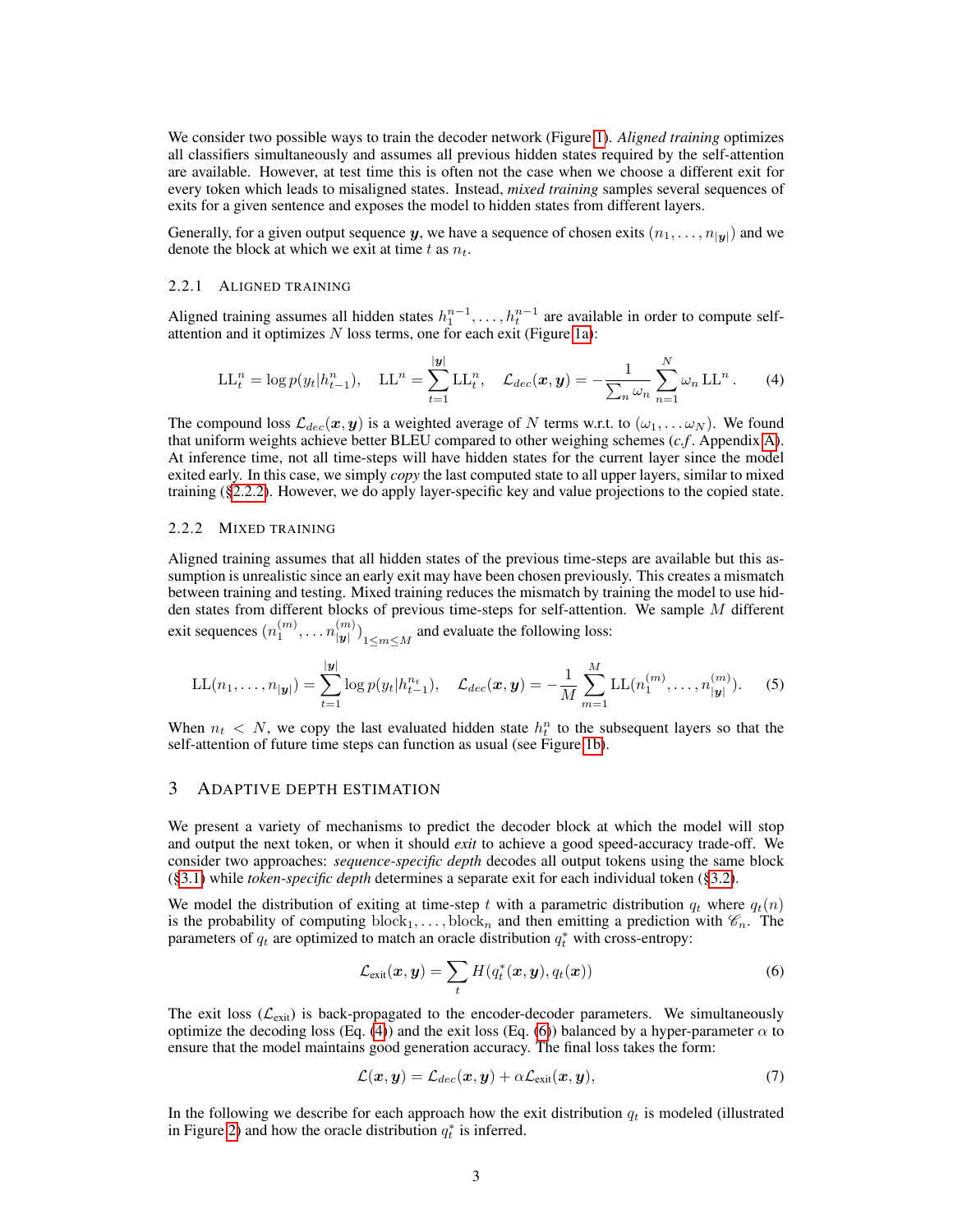<span id="page-3-2"></span>

Figure 2: Variants of the adaptive depth prediction classifiers. Sequence-specific depth uses a multi-nomial classifier to choose an exit for the entire output sequence based on the encoder output s [\(2a\)](#page-3-2). It then outputs a token at this depth with classifier  $\mathcal{C}_n$ . The token-specific multinomial classifier determines the exit after the first block and proceeds up to the predicted depth before outputting the next token [\(2b\)](#page-3-2). The token geometric-like classifier [\(2c\)](#page-3-2) makes a binary decision after every block to dictate whether to continue (C) to the next block or to stop (S) and emit an output distribution.

## <span id="page-3-0"></span>3.1 SEQUENCE-SPECIFIC DEPTH:

For sequence-specific depth, the exit distribution q and the oracle distribution  $q^*$  are independent of the time-step so we drop subscript  $t$ . We condition the exit on the source sequence by feeding the average s of the encoder outputs to a multinomial classifier:

$$
s = \frac{1}{|\mathbf{x}|} \sum_{t} s_t, \quad q(n|\mathbf{x}) = \text{softmax}(W_h s + b_h) \in \mathbb{R}^N,
$$
\n
$$
(8)
$$

where  $W_h$  and  $b_h$  are the weights and biases of the halting mechanism. We consider two oracles to determine which of the  $N$  blocks should be chosen. The first is based on the sequence likelihood and the second looks at an aggregate of the correctly predicted tokens at each block.

Likelihood-based: This oracle is based on the likelihood of the entire sequence after each block and we optimize it with the Dirac delta centered around the exit with the highest sequence likelihood.

<span id="page-3-4"></span><span id="page-3-3"></span>
$$
q^*(\boldsymbol{x},\boldsymbol{y})=\delta(\arg\max_n\mathrm{LL}^n).
$$

We add a regularization term to encourage lower exits that achieve good likelihood:

$$
q^*(\boldsymbol{x}, \boldsymbol{y}) = \delta(\arg\max_n \mathrm{LL}^n - \lambda n). \tag{9}
$$

Correctness-based: Likelihood ignores whether the model already assigns the highest score to the correct target. Instead, this oracle chooses the lowest block that assigns the largest score to the correct prediction. For each block, we count the number of correctly predicted tokens over the sequence and choose the block with the most number of correct tokens. A regularization term controls the trade-off between speed and accuracy.

$$
C^{n} = \# \{ t \, | \, y_{t} = \arg \max_{y} p(y | h_{t-1}^{n}) \}, \quad q^{*}(x, y) = \delta(\arg \max_{n} C^{n} - \lambda n). \tag{10}
$$

Oracles based on test metrics such as BLEU are feasible but expensive to compute since we would need to decode every training sentence  $N$  times. We leave this for future work.

#### <span id="page-3-1"></span>3.2 TOKEN-SPECIFIC DEPTH:

The token-specific approach can choose a different exit at every time-step. We consider two options for the exit distribution  $q_t$  at time-step t: a multinomial with a classifier conditioned on the first decoder hidden state  $h_t^1$  and a geometric-like where an exit probability  $\chi_t^n$  is estimated after each block based on the activations of the current block  $h_t^n$ .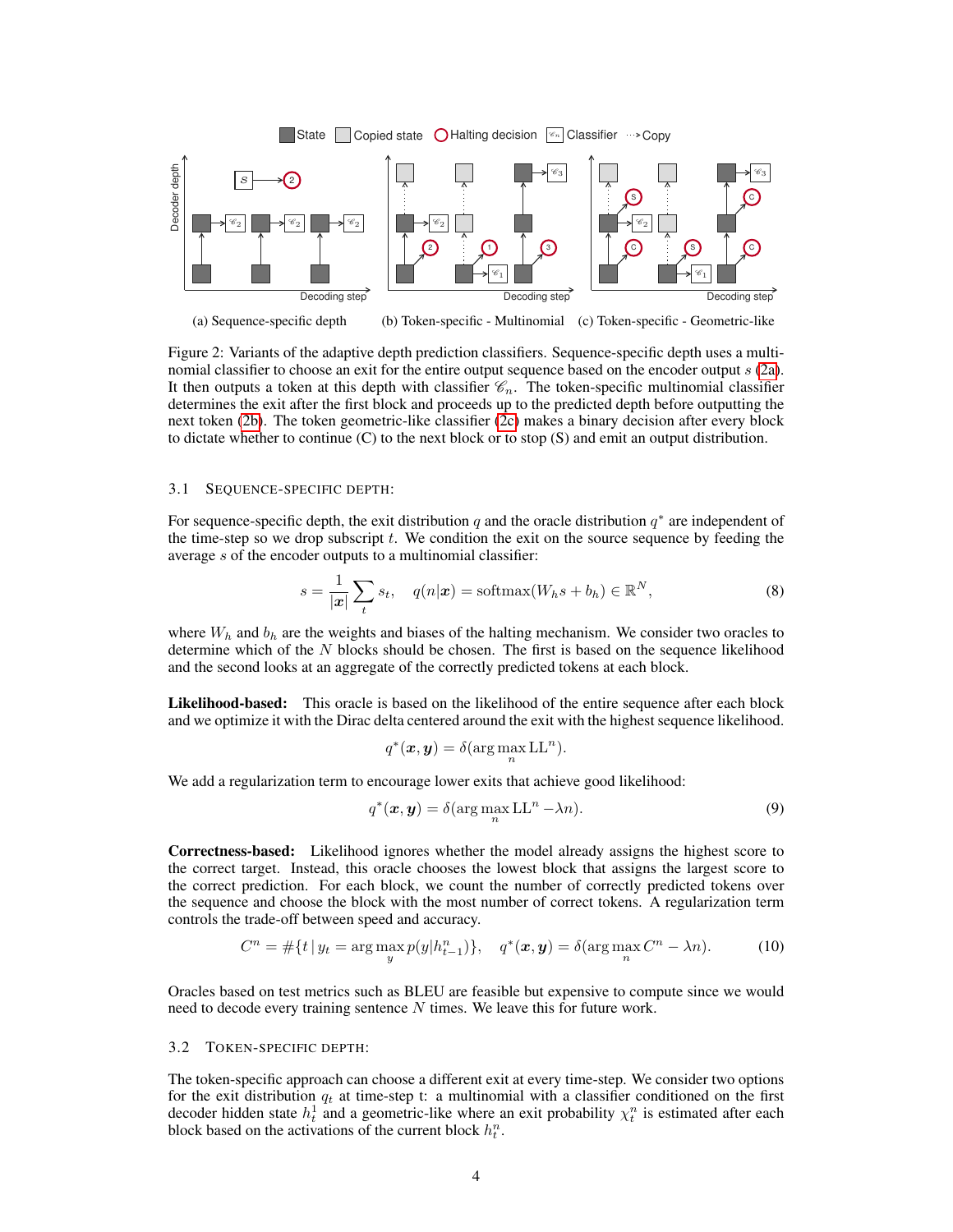#### Multinomial  $q_t$ :

$$
q_t(n|\boldsymbol{x}, \boldsymbol{y}_{< t}) = \text{softmax}(W_h h_t^1 + b_h),\tag{11}
$$

The most probable exit arg max  $q_t(n|\mathbf{x}, \mathbf{y}_{\leq t})$  is selected at inference.

Geometric-like  $q_t$ :

$$
\forall n \in [1..N-1], \ \chi_t^n = \text{sigmoid}(w_h^\top h_t^n + b_h),\tag{12}
$$

$$
q_t(n|\boldsymbol{x}, \boldsymbol{y}_{< t}) = \begin{cases} \chi_t^n \prod_{n' < n} (1 - \chi_t^{n'}) & \text{if } n < N \\ \prod_{n' < N} (1 - \chi_t^{n'}) & \text{otherwise} \end{cases} \tag{13}
$$

where, d is the dimension of the decoder states,  $W_h \in \mathbb{R}^{N \times d}$  and  $w_h \in \mathbb{R}^d$  are the weights of the halting mechanisms, and  $b_h$  their biases. During inference the decoder exits when the halting signal  $\chi_t^n$  exceeds a threshold  $\tau_n$  which we tune on the valid set to achieve a better accuracy-speed trade-off. If thresholds  $(\tau_n)_{1 \leq n \leq N}$  have not been exceeded, then we default to exiting at block N.

The two classifiers are trained to minimize the cross-entropy with respect to either one the following oracle distributions:

**Likelihood-based:** At each time-step  $t$ , we choose the block whose exit classifier has the highest likelihood plus a regularization term weighted by  $\lambda$  to encourage lower exits.

<span id="page-4-1"></span>
$$
q_t^*(\boldsymbol{x}, \boldsymbol{y}) = \delta(\arg\max_n \mathrm{LL}_t^n - \lambda n)
$$
 (14)

This oracle ignores the impact of the current decision on the future time-steps and we therefore consider smoothing the likelihoods with an RBF kernel.

$$
\kappa(t,t') = e^{-\frac{|t-t'|^2}{\sigma}}, \quad \widetilde{\text{LL}}_t^n = \sum_{t'=1}^{|y|} \kappa(t,t') \text{ LL}_{t'}^n, \quad q_t^*(\boldsymbol{x}, \boldsymbol{y}) = \delta(\arg\max_n \widetilde{\text{LL}}_t^n - \lambda n), \tag{15}
$$

where we control the size of the surrounding context with  $\sigma$  the kernel width. We refer to this oracle as  $LL(\sigma, \lambda)$  including the case where we only look at the likelihood of the current token with  $\sigma \to 0$ .

Correctness-based: Similar to the likelihood-based oracle we can look at the correctness of the prediction at time-step t as well as surrounding positions. We define the target  $q_t^*$  as follows:

$$
C_t^n = \mathbb{1}[y_t = \arg\max_{y} p(y|h_{t-1}^n)], \quad \widetilde{C_t^n} = \sum_{t'=1}^{|y|} \kappa(t, t') C_t^n,
$$
\n(16)

$$
q_t^*(\boldsymbol{x}, \boldsymbol{y}) = \delta(\arg\max_n \widetilde{C}_t^n - \lambda n). \tag{17}
$$

Confidence thresholding Finally, we consider thresholding the model predictions ([§2\)](#page-1-0), i.e., exit when the maximum score of the current output classifier  $p(y_{t+1}|h_t^n)$  exceeds a hyper-parameter threshold  $\tau_n$ . This does not require training and the thresholds  $\tau = (\tau_1, \ldots, \tau_{N-1})$  are simply tuned on the valid set to maximize BLEU. Concretely, for 10k iterations, we sample a sequence of thresholds  $\tau \sim \mathcal{U}(0,1)^{N-1}$ , decode the valid set with the sampled thresholds and then evaluate the BLEU score and computational cost achieved with this choice of  $\tau$ . After 10k evaluations we pick the best performing thresholds, that is  $\tau$  with the highest BLEU in each cost segment.

#### <span id="page-4-0"></span>4 EXPERIMENTS

#### <span id="page-4-2"></span>4.1 EXPERIMENTAL SETUP

We evaluate on several benchmarks and measure tokenized BLEU [\(Papineni et al., 2002\)](#page-10-6):

IWSLT'14 German to English (De-En). We use the setup of [Edunov et al.](#page-9-6) [\(2018\)](#page-9-6) and train on 160K sentence pairs. We use  $N = 6$  blocks, a feed-forward network (ffn) of intermediate-dimension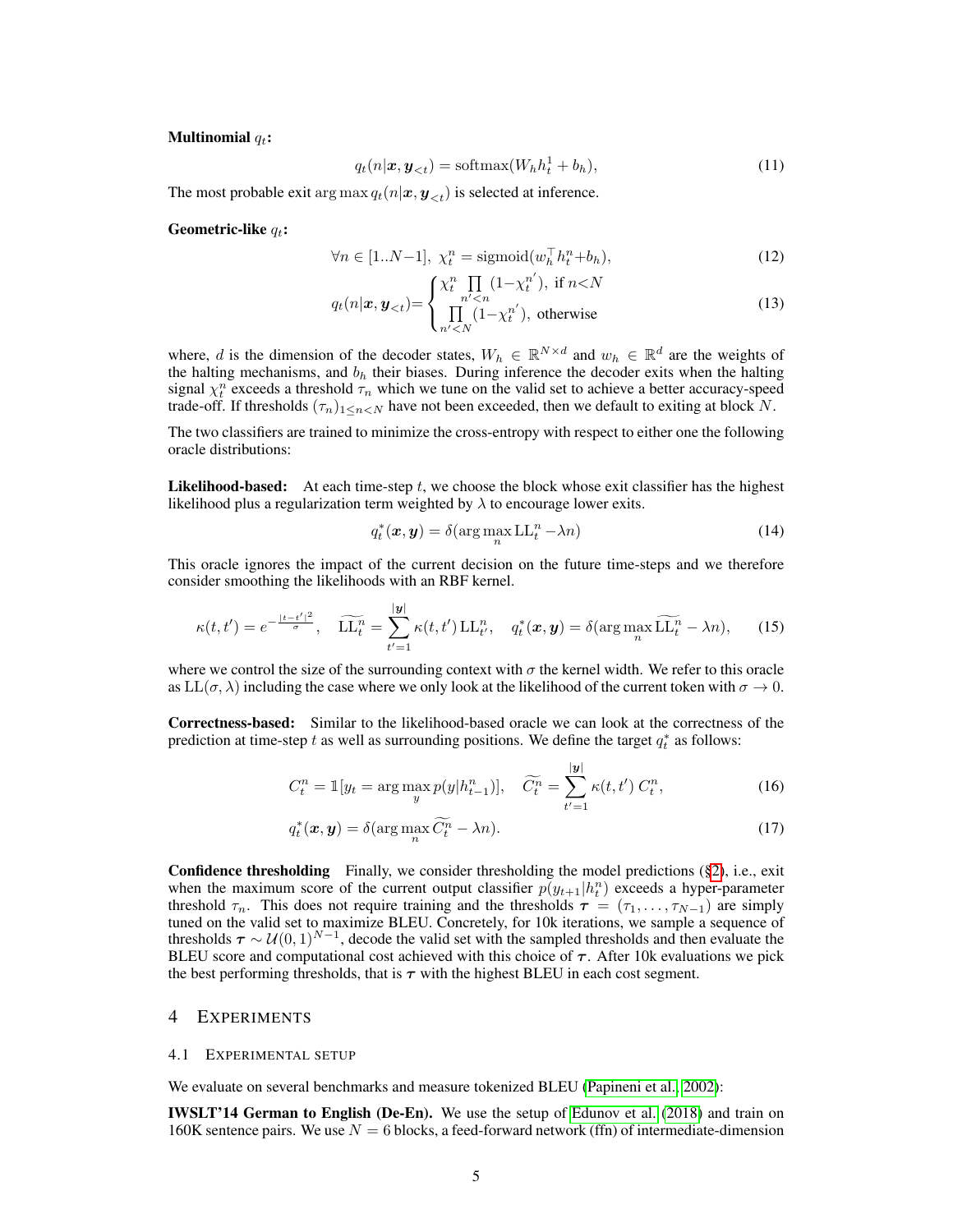<span id="page-5-0"></span>

|                          | Uniform $n = 1$ $n = 2$ $n = 3$ $n = 4$ $n = 5$ $n = 6$ Average |          |      |      |      |      |      |      |
|--------------------------|-----------------------------------------------------------------|----------|------|------|------|------|------|------|
| Baseline                 |                                                                 | $-$ 34.2 | 35.3 | 35.6 | 35.7 | 35.6 | 35.9 | 35.4 |
| Aligned $(\omega_n = 1)$ | 35.5                                                            | 34.1     | 35.5 | 35.8 | 36.1 | 36.1 | 36.2 | 35.6 |
| Mixed $M = 1$            | 34.1                                                            | 32.9     | 34.3 | 34.5 | 34.5 | 34.6 | 34.5 | 34.2 |
| Mixed $M=3$              | 35.1                                                            | 33.9     | 35.2 | 35.4 | 35.5 | 35.5 | 35.5 | 35.2 |
| Mixed $M = 6$            | 35.3                                                            | 34.2     | 35.4 | 35.8 | 35.9 | 35.8 | 35.9 | 35.5 |

Table 1: Aligned vs. mixed training on IWSLT De-En. We report valid BLEU for a uniformly sampled exit  $n \sim \mathcal{U}([1..6])$  at each token, a fixed exit  $n \in [1..6]$  for all tokens, as well as the average BLEU over the fixed exits. As baseline we show six standard Transformer models with 1-6 blocks.

1024, 4 heads, dropout 0.3, embedding dimension  $d_{\text{enc}} = 512$  for the encoder and  $d_{\text{dec}} = 256$  for the decoder. Embeddings are untied with 6 different output classifiers. We evaluate with a single checkpoint and a beam of width 5.

WMT'14 English to French (En-Fr). We also experiment on the much larger WMT'14 English-French task comprising 35.5m training sentence pairs. We develop on 26k held out pairs and test on newstest14. The vocabulary consists of 44k joint BPE types [\(Sennrich et al., 2016\)](#page-10-7). We use a Transformer *big* architecture and tie the embeddings of the encoder, the decoder and the output classifiers ( $(W_n)_{1 \leq n \leq 6}$ ; [§2.1\)](#page-1-2). We average the last ten checkpoints and use a beam of width 4.

Models are implemented in fairseq [\(Ott et al., 2019\)](#page-10-8) and are trained with Adam [\(Kingma & Ba,](#page-10-9) [2015\)](#page-10-9). We train for 50k updates on 128 GPUs with a batch size of 460k tokens for WMT'14 En-Fr and on 2 GPUs with 8k tokens per batch for IWSLT'14 De-En. To stabilize training, we re-normalize the gradients if the norm exceeds  $g_{\text{clip}} = 3$ .

For models with adaptive exits, we first train without exit prediction ( $\alpha = 0$  in Eq. [\(7\)](#page-2-4)) using the aligned mode (*c.f.* [§2.2.1\)](#page-2-5) for 50k updates and then continue training with  $\alpha \neq 0$  until convergence. The exit prediction classifiers are parameterized by a single linear layer (Eq. [\(8\)](#page-3-3)) with the same input dimension as the embedding dimension, *e.g*., 1024 for a big Transformer; the output dimension is N for a multinomial classifier or one for geometric-like. We exit when  $\chi_{t,n} > 0.5$  for geometric-like classifiers.

## 4.2 TRAINING MULTIPLE OUTPUT CLASSIFIERS

We first compare the two training regimes for our model ([§2.2\)](#page-1-3). Aligned training performs selfattention on aligned states ([§2.2.1\)](#page-2-5) and mixed training exposes self-attention to hidden states from different blocks ([§2.2.2\)](#page-2-1).

We compare the two training modes when choosing either a uniformly sampled exit or a fixed exit  $n = 1, \ldots, 6$  at inference time for every time-step. The sampled exit experiment tests the robustness to mixed hidden states and the fixed exit setup simulates an ideal setting where all previous states are available. As baselines we show six separate standard Transformers with  $N \in [1..6]$  decoder blocks. All models are trained with an equal number of updates and mixed training with  $M=6$  paths is most comparable to aligned training since the number of losses per sample is identical.

Table [1](#page-5-0) shows that aligned training outperforms mixed training both for fixed exits as well as for randomly sampled exits. The latter is surprising since aligned training never exposes the self-attention mechanism to hidden states from other blocks. We suspect that this is due to the residual connections which *copy* features from lower blocks to subsequent layers and which are ubiquitous in Transformer models ([§2\)](#page-1-0). Aligned training also performs very competitively to the individual baseline models.

Aligned training is conceptually simple and fast. We can process a training example with  $N$  exits in a single forward/backward pass while  $M$  passes are needed for mixed training. In the remaining paper, we use the aligned mode to train our models. Appendix [A](#page-11-0) reports experiments with weighing the various output classifiers differently but we found that a uniform weighting scheme worked well. On our largest setup, WMT'14 English-French, the training time of an aligned model with six output classifiers increases only marginally by about 1% compared to a baseline with a single output classifier keeping everything else equal.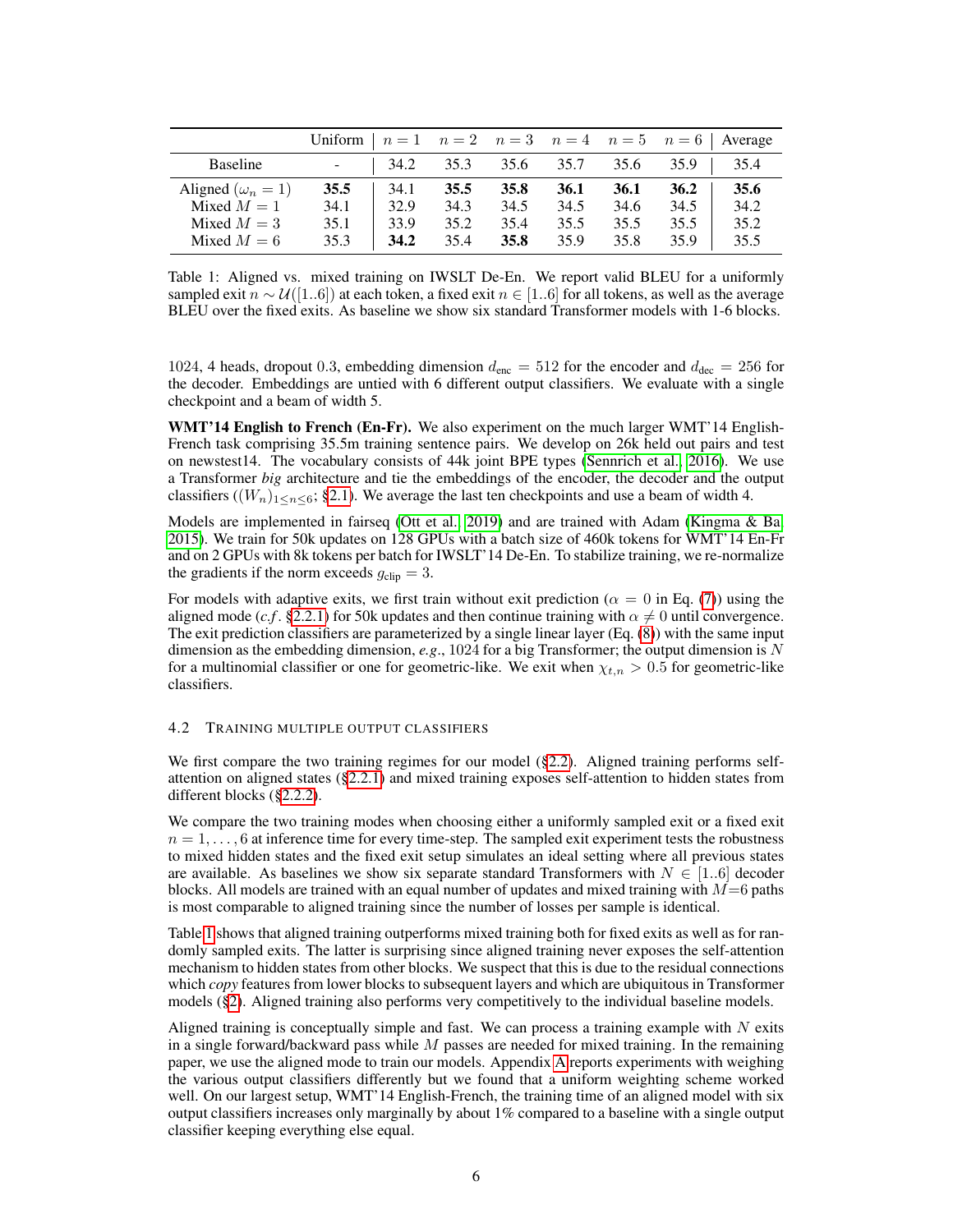<span id="page-6-0"></span>

<span id="page-6-1"></span>Figure 3: Trade-off between speed (average exit or AE) and accuracy (BLEU) for depth-adaptive methods on the IWSLT14 De-En test set.



Figure 4: Effect of the hyper-parameters  $\sigma$  and  $\lambda$  on the average exit (AE) measured on the valid set of IWSLT'14 De-En.

### 4.3 ADAPTIVE DEPTH ESTIMATION

Next, we train models with aligned states and compare adaptive depth classifiers in terms of BLEU as well as computational effort. We measure the latter as the average exit per output token (AE).

As baselines we use again six separate standard Transformers with  $N \in [1..6]$  with a single output classifier. We also measure the performance of the aligned mode trained model for fixed exits  $n \in$ [1..6]. For the adaptive depth token-specific models (Tok), we train four combinations: likelihoodbased oracle (LL) + geometric-like, likelihood-based oracle (LL) + multinomial, correctness based oracle  $(C)$  + geometric-like and correctness-based oracle  $(C)$  + multinomial. Sequence-specific models (Seq) are trained with the correctness oracle (C) and the likelihood oracle (LL) with different values for the regularization weight  $\lambda$ . All parameters are tuned on the valid set and we report results on the test set for a range of average exits.

Figure [3](#page-6-0) shows that the aligned model (blue line) can match the accuracy of a standard 6-block Transformer (black line) at half the number of layers  $(n = 3)$  by always exiting at the third block. The aligned model outperforms the baseline for  $n = 2, \ldots, 6$ .

For token specific halting mechanisms (Figure [3a\)](#page-6-0) the geometric-like classifiers achieves a better speed-accuracy trade-off than the multinomial classifiers (filled vs. empty triangles). For geometriclike classifiers, the correctness oracle outperforms the likelihood oracle (Tok-C geometric-like vs. Tok-LL geometric-like) but the trend is less clear for multinomial classifiers. At the sequence-level, likelihood is the better oracle (Figure [3b\)](#page-6-0).

The rightmost Tok-C geometric-like point ( $\sigma = 0$ ,  $\lambda = 0.1$ ) achieves 34.73 BLEU at AE = 1.42 which corresponds to similar accuracy as the  $N = 6$  baseline at 76% fewer decoding blocks.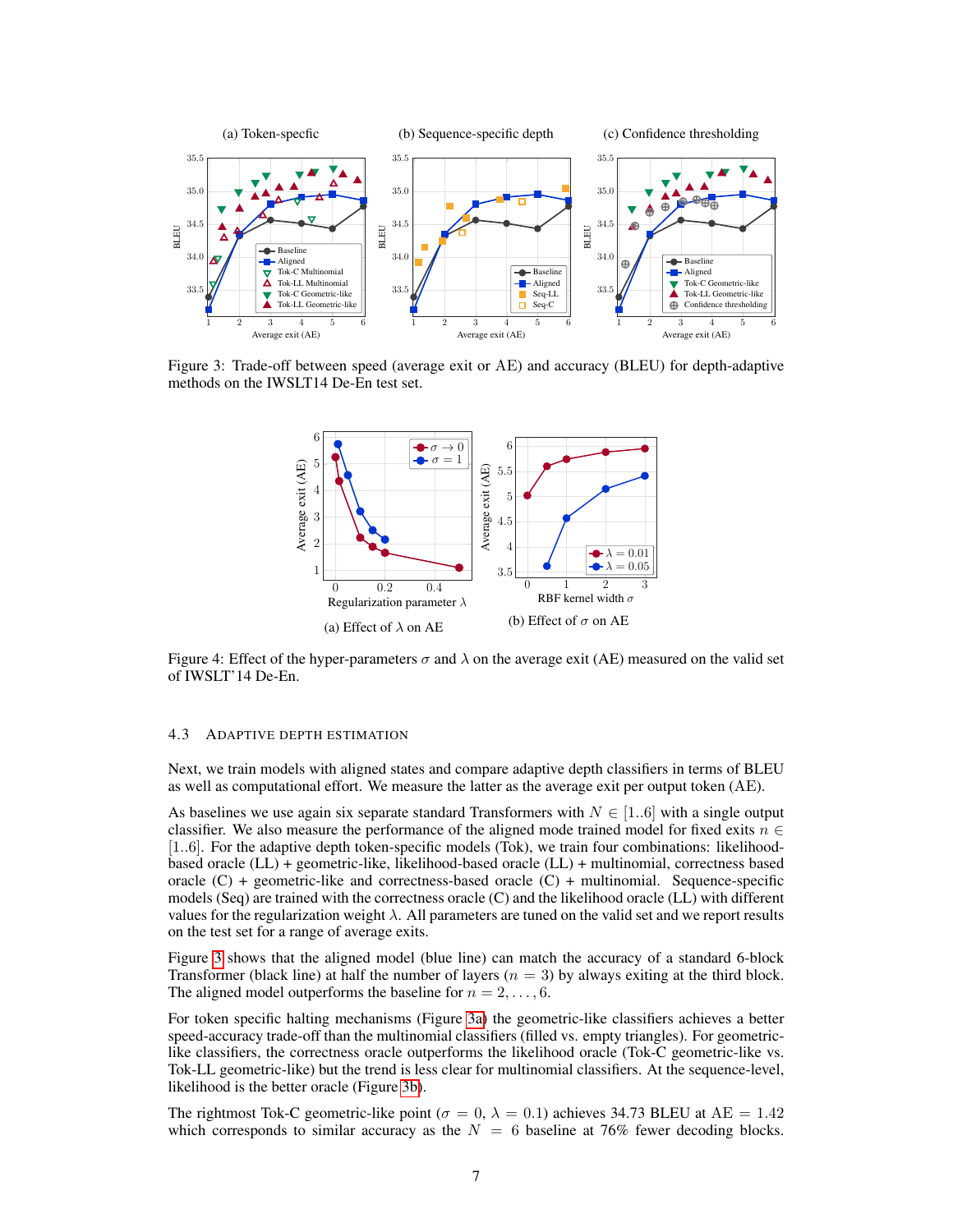<span id="page-7-0"></span>

Figure 5: Speed and accuracy on the WMT'14 English-French benchmark (*c.f* . Figure [3\)](#page-6-0).

The best accuracy of the aligned model is 34.95 BLEU at exit 5 and the best comparable Tok-C geometric-like configuration achieves 34.99 BLEU at  $AE = 1.97$ , or 61% fewer decoding blocks. When fixing the budget to two decoder blocks, Tok-C geometric-like with  $AE = 1.97$  achieves BLEU 35, a 0.64 BLEU improvement over the baseline  $(N = 2)$  and aligned which both achieve BLEU 34.35.

Confidence thresholding (Figure [3c\)](#page-6-0) performs very well but cannot outperform Tok-C geometriclike.

Ablation of hyper-parameters In this section, we look at the effect of the two main hyperparameters on IWSLT'14 De-En:  $\lambda$  the regularization scale (*c.f.* Eq. [\(9\)](#page-3-4)), and the RBF kernel width  $\sigma$  used to smooth the scores  $(c.f.$  Eq. [\(15\)](#page-4-1)). We train Tok-LL Geometric-like models and evaluate them with their default thresholds (exit if  $\chi_t^n > 0.5$ ). Figure [4a](#page-6-1) shows that higher values of  $\lambda$  lead to lower exits. Figure [4b](#page-6-1) shows the effect of  $\sigma$  for two values of  $\lambda$ . In both curves, we see that wider kernels favor higher exits.

### 4.4 SCALING THE ADAPTIVE-DEPTH MODELS

Finally, we take the best performing models form the IWSLT benchmark and test them on the large WMT'14 English-French benchmark. Results on the test set (Figure [5a\)](#page-7-0) show that adaptive depth still shows improvements but that they are diminished in this very large-scale setup. Confidence thresholding works very well and sequence-specific depth approaches improve only marginally over the baseline. Tok-LL geometric-like can match the best baseline result of BLEU 43.4 ( $N = 6$ ) by using only  $AE = 2.40$  which corresponds to 40% of the decoder blocks; the best aligned result of BLEU 43.6 can be matched with  $AE = 3.25$ . In this setup, Tok-LL geometric-like slightly outperforms the Tok-C counterpart.

Confidence thresholding matches the accuracy of the  $N=6$  baseline with AE 2.5 or 59% fewer decoding blocks. However, confidence thresholding requires computing the output classifier at each block to determine whether to halt or continue. This is a large overhead since output classifiers predict 44k types for this benchmark ([§4.1\)](#page-4-2). To better account for this, we measure the average number of FLOPs per output token (details in Appendix [B\)](#page-13-0). Figure [5b](#page-7-0) shows that the Tok-LL geometric-like approach provides a better trade-off when the overhead of the output classifiers is considered.

### 4.5 QUALITATIVE RESULTS

The exit distribution for a given sample can give insights into what a Depth-Adaptive Transformer decoder considers to be a difficult task. In this section, for each hypothesis  $\tilde{y}$ , we will look at the sequence of selected exits  $(n_1, \ldots, n_{|\tilde{y}|})$  and the probability scores  $(p_1, \ldots p_{|\tilde{y}|})$  with  $p_t =$  $p(\widetilde{y}_t|h_{t-1}^{n_t})$  *i.e.* the confidence of the model in the sampled token at the selected exit.

Figures [6](#page-8-0) and [7](#page-8-1) show hypotheses from the WMT'14 En-Fr and IWSLT'14 De-En test sets, respectively. For each hypothesis we state the exits and the probability scores. In Figure [6a,](#page-8-0) predicting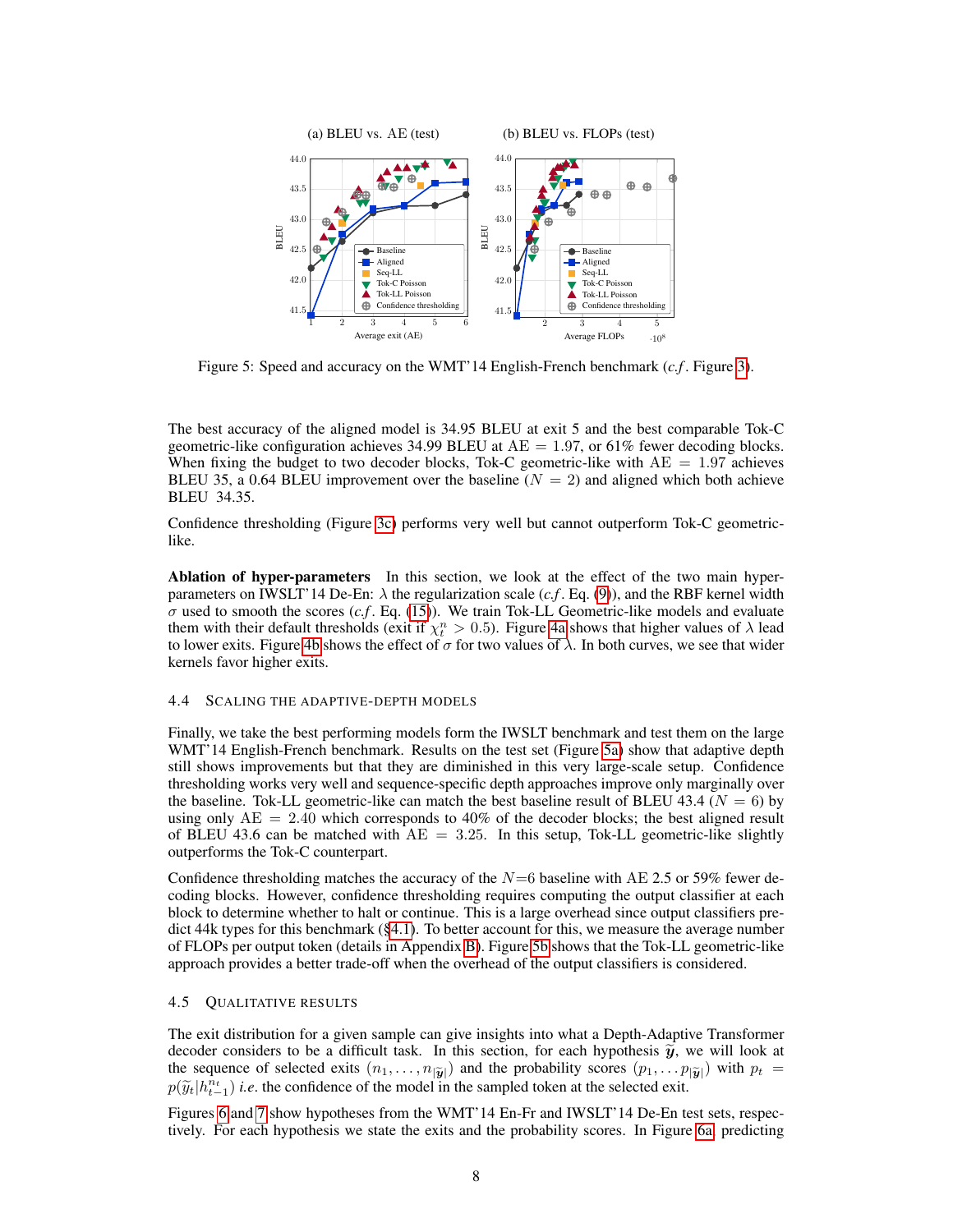<span id="page-8-0"></span>

(a) Src: Chi@@rac, the Prime Minister, was there. (b) Src: But passengers shoul@@dn't expect changes to Ref: Chi@@rac , Premier ministre , est là . happen immediately .

Ref: Mais les passagers ne devraient pas s' attendre à des changements immédiats .

Figure 6: Examples from the WMT'14 En-Fr test set (newstest14) with Tok-LL geometric-like depth estimation. Token exits are in blue and confidence scores are in gray. The '@@' are due to BPE or subword tokenization. For each example the source  $(Src)$  and the reference  $(Ref)$  are provided in the caption.

<span id="page-8-1"></span>

(a) Src: diesen trick können sie ihren freunden und nachbarn vor@@führen . danke . Ref: there is a trick you can do for your friends and neighb@@ors . thanks .

Figure 7: Example from the IWSLT'14 De-En test set with Tok-LL geometric-like depth estimation. See Figure [6](#page-8-0) for more details.

'présent' (meaning 'present') is hard. A straightforward translation is 'était là' but the model chooses 'present' which is also appropriate. In Figure [6b,](#page-8-0) the model uses more computation to predict the definite article 'les' since the source has omitted the article for 'passengers'.

A clear trend in both benchmarks is that the model requires less computation near the end of decoding to generate the end of sequence marker  $\langle$ /s $>$  and the preceding full-stop when relevant. In Figure [8,](#page-8-2) we show the distribution of the exits at the beginning and near the end of test set hypotheses. We consider the beginning of a sequence to be the first 10% of tokens and the end as the last  $10\%$  of tokens. The exit distributions are shown for three models on WMT'14 En-Fr: Model<sub>1</sub> has an average exit of  $AE = 2.53$ , Model<sub>2</sub> exits at  $AE = 3.79$  on average and Model<sub>3</sub> with  $AE = 4.68$ . Within the same models, deep exits late are used at the beginning of the sequence and early exits are selected near the end. For heavily regularized models such as Model<sub>1</sub> with  $AE = 2.53$ , the disparity between beginning and end is less severe as the model exits early most of the time. Model<sub>2</sub> and Model<sub>3</sub> are less regularized (higher  $AE$ ) and tend to use late exits at the beginning of the sequence and early exits near the end. On the other hand, the more regularized Model<sub>1</sub> with  $AE = 2.53$  exits

<span id="page-8-2"></span>

Figure 8: WMT'14 En-Fr test set: exit distributions in the beginning (relative-position: rpos<0.1) and near the end (rpos>0.9) of the hypotheses of three models.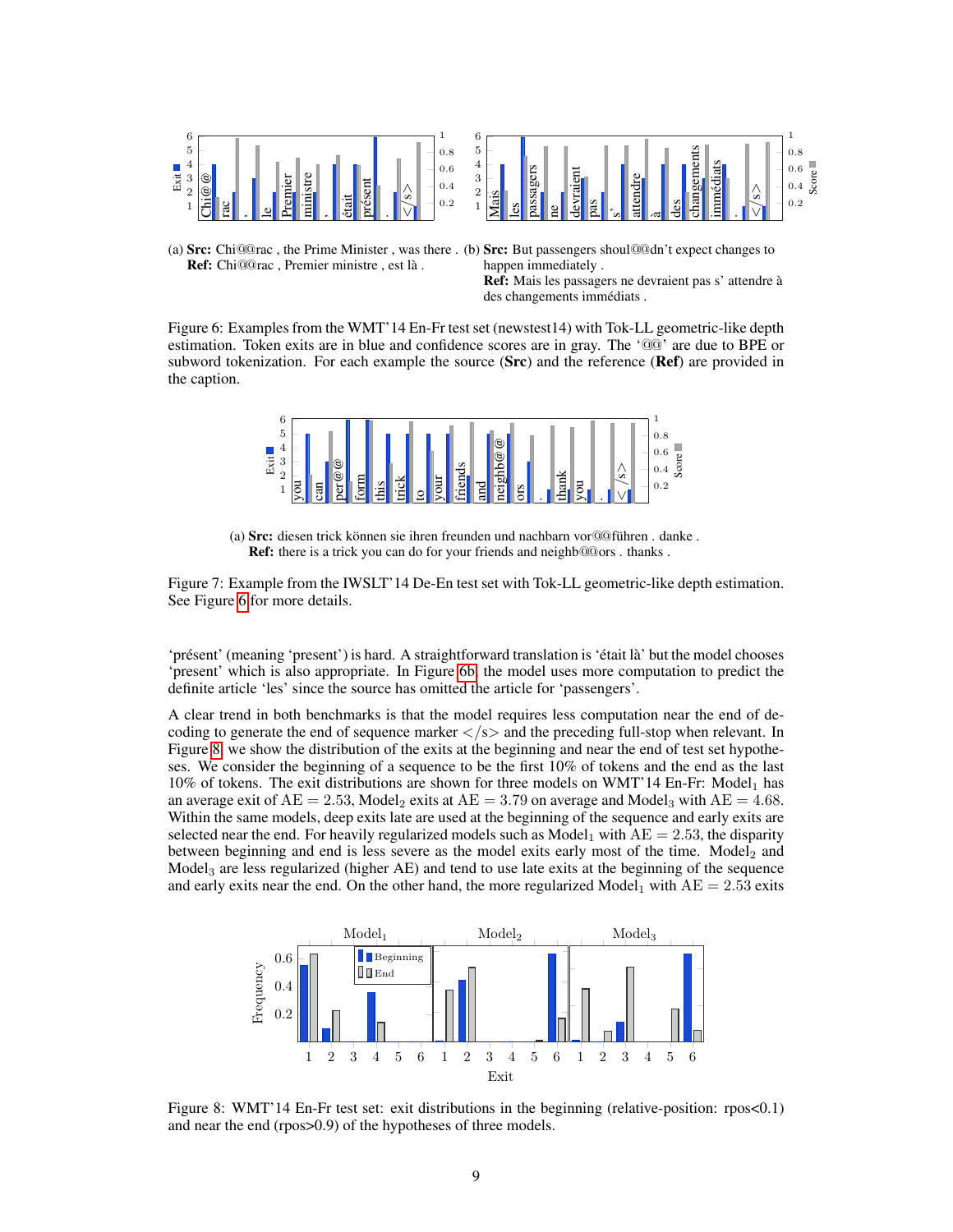<span id="page-9-7"></span>

Figure 9: Joint histogram of the exits and the confidence scores for 3 Tok-LL geometric-like models on newstest14.

early most of the time. There is also a correlation between the model probability and the amount of computation, particularly in models with low AE. Figure [9](#page-9-7) shows the joint histogram of the scores and the selected exit. For both Model<sub>1</sub> and Model<sub>2</sub>, low exits ( $n \leq 2$ ) are used in the high confidence range  $[0.8 - 1]$  and high exits  $(n \ge 4)$  are used in the low-confidence range  $[0 - 0.5]$ . Model<sub>3</sub> has a high average exit ( $AE = 4.68$ ) so most tokens exit late, however, in low confidence ranges the model does not exit earlier than  $n = 5$ .

## 5 CONCLUSION

We extended anytime prediction to the structured prediction setting and introduced simple but effective methods to equip sequence models to make predictions at different points in the network. We compared a number of different mechanisms to predict the required network depth and find that a simple correctness based geometric-like classifier obtains the best trade-off between speed and accuracy. Results show that the number of decoder layers can be reduced by more than three quarters at no loss in accuracy compared to a well tuned Transformer baseline.

## **ACKNOWLEDGMENTS**

We thank Laurens van der Maaten for fruitful comments and suggestions.

## **REFERENCES**

- <span id="page-9-3"></span>Tolga Bolukbasi, Joseph Wang, Ofer Dekel, and Venkatesh Saligrama. Adaptive neural networks for efficient inference. In *Proc. of ICML*, 2017.
- <span id="page-9-5"></span>M. Cettolo, J. Niehues, S. Stüker, L. Bentivogli, and M. Federico. Report on the 11th iwslt evaluation campaign. In *IWSLT*, 2014.
- <span id="page-9-2"></span>Mostafa Dehghani, Stephan Gouws, Oriol Vinyals, Jakob Uszkoreit, and Lukasz Kaiser. Universal transformers. In *Proc. of ICLR*, 2018.
- <span id="page-9-1"></span>Jacob Devlin, Ming-Wei Chang, Kenton Lee, and Kristina Toutanova. BERT: Pre-training of deep bidirectional transformers for language understanding. In *Proc. of NAACL*, 2019.
- <span id="page-9-6"></span>Sergey Edunov, Myle Ott, Michael Auli, David Grangier, and Marc'Aurelio Ranzato. Classical structured prediction losses for sequence to sequence learning. In *Proc. of NAACL*, 2018.
- <span id="page-9-4"></span>Michael Figurnov, Artem Sobolev, and Dmitry P. Vetrov. Probabilistic adaptive computation time. In *ArXiv preprint*, 2017.
- <span id="page-9-0"></span>Jonas Gehring, Michael Auli, David Grangier, Denis Yarats, and Yann N Dauphin. Convolutional sequence to sequence learning. In *Proc. of ICML*, 2017.

Alex Graves. Adaptive computation time for recurrent neural networks. In *ArXiv preprint*, 2016.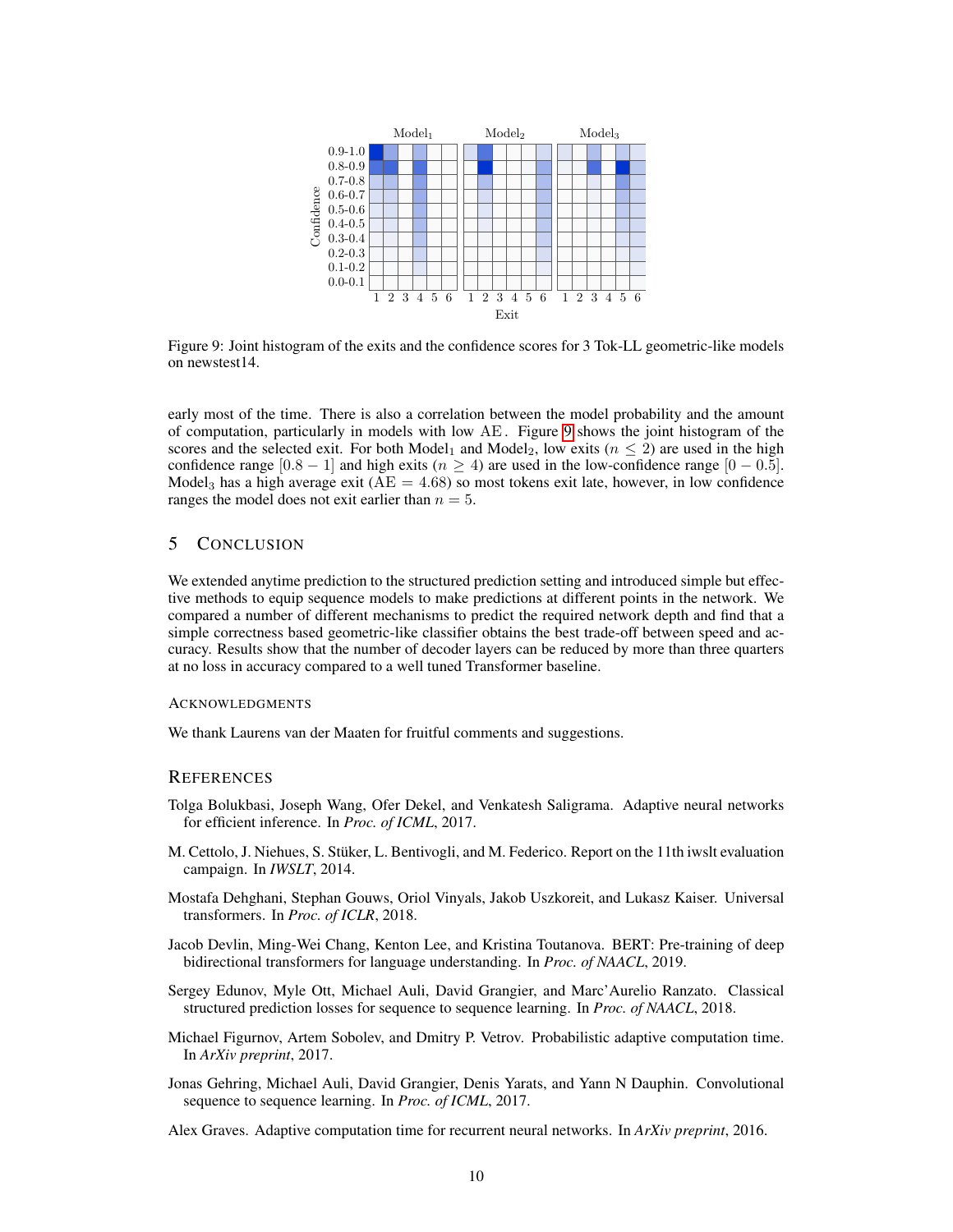- <span id="page-10-3"></span>Gao Huang, Danlu Chen, Tianhong Li, Felix Wu, Laurens van der Maaten, and Kilian Q Weinberger. Multi-scale dense networks for resource efficient image classification. In *Proc. of ICLR*, 2017.
- <span id="page-10-9"></span>D. Kingma and J. Ba. Adam: A method for stochastic optimization. In *Proc. of ICLR*, 2015.
- <span id="page-10-2"></span>Nathan Ng, Kyra Yee, Alexei Baevski, Myle Ott, Michael Auli, and Sergey Edunov. Facebook fair's wmt19 news translation task submission. In *Proc. of WMT*, 2019.
- <span id="page-10-8"></span>Myle Ott, Sergey Edunov, Alexei Baevski, Angela Fan, Sam Gross, Nathan Ng, David Grangier, and Michael Auli. Fairseq: A fast, extensible toolkit for sequence modeling. In *Proc. of NAACL*, 2019.
- <span id="page-10-6"></span>K. Papineni, S. Roukos, T. Ward, and W.-J. Zhu. BLEU: a method for automatic evaluation of machine translation. In *Proc. of ACL*, 2002.
- <span id="page-10-1"></span>Alec Radford, Jeff Wu, Rewon Child, David Luan, Dario Amodei, and Ilya Sutskever. Language models are unsupervised multitask learners. In *Technical report, OpenAI.*, 2019.
- <span id="page-10-7"></span>R. Sennrich, B. Haddow, and A. Birch. Neural machine translation of rare words with subword units. In *Proc. of ACL*, 2016.
- <span id="page-10-4"></span>Surat Teerapittayanon, Bradley McDanel, and Hsiang-Tsung Kung. Branchynet: Fast inference via early exiting from deep neural networks. In *ICPR*, 2016.
- <span id="page-10-0"></span>A. Vaswani, N. Shazeer, N. Parmar, J. Uszkoreit, L. Jones, A. Gomez, L. Kaiser, and I. Polosukhin. Attention is all you need. In *Proc. of NeurIPS*, 2017.
- <span id="page-10-5"></span>Xin Wang, Fisher Yu, Zi-Yi Dou, Trevor Darrell, and Joseph E Gonzalez. Skipnet: Learning dynamic routing in convolutional networks. In *Proc. of ECCV*, 2018.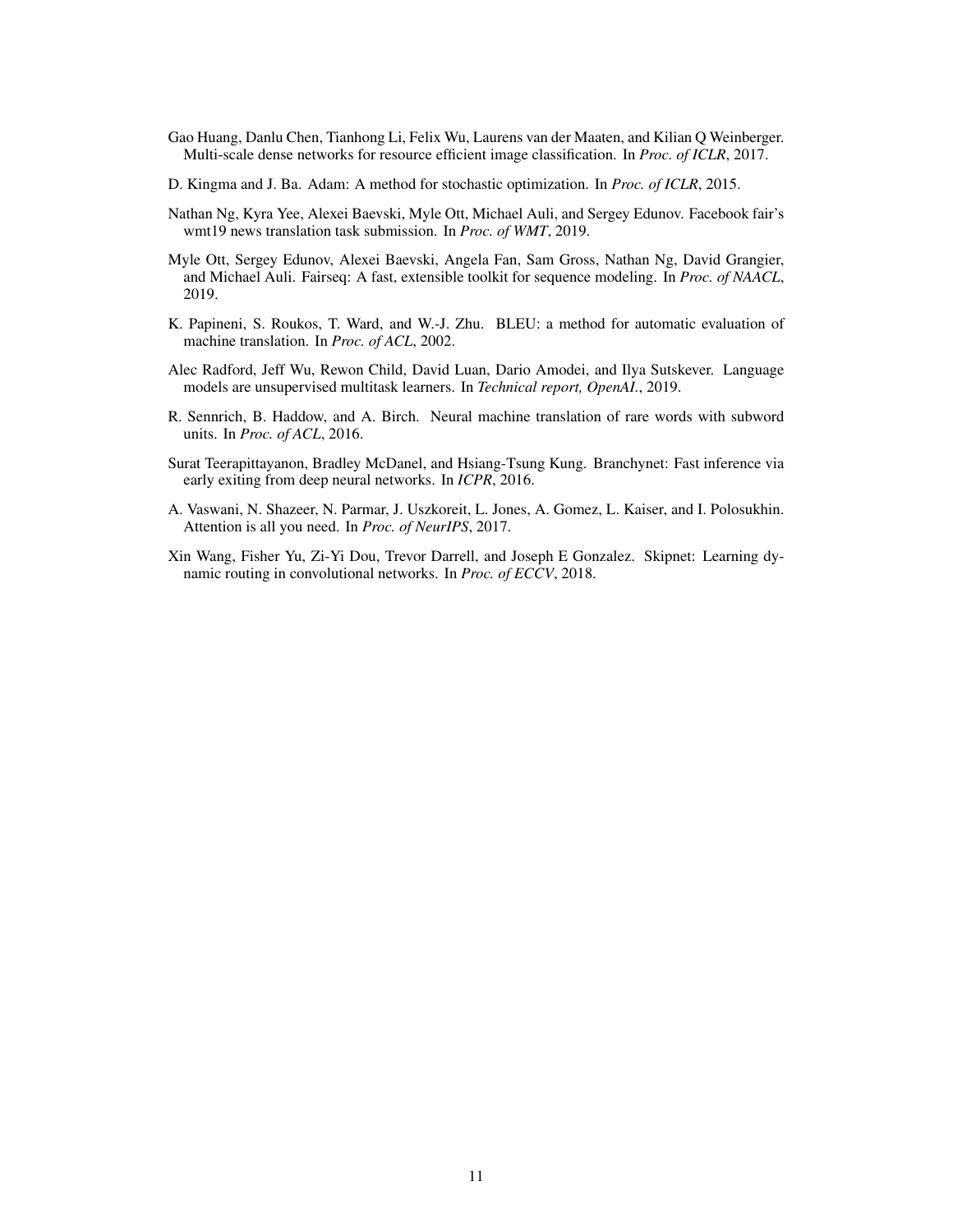## <span id="page-11-0"></span>APPENDIX A LOSS SCALING

<span id="page-11-1"></span>

|                         | Uniform                 | $n=1$ | $n=2$ | $n=3$ | $n=4$ | $n=5$ | $n=6$ | Average |
|-------------------------|-------------------------|-------|-------|-------|-------|-------|-------|---------|
|                         |                         |       |       |       |       |       |       |         |
| <b>Baseline</b>         |                         | 34.2  | 35.3  | 35.6  | 35.7  | 35.6  | 35.9  | 35.4    |
| $\omega_n=1$            | 35.5                    | 34.1  | 35.5  | 35.8  | 36.1  | 36.1  | 36.2  | 35.6    |
| $\omega_n = n$          | 35.3                    | 32.2  | 35.0  | 35.8  | 36.0  | 36.2  | 36.3  | 35.2    |
| $\omega_n = \sqrt{n}$   | 35.4                    | 33.3  | 35.2  | 35.8  | 35.9  | 36.1  | 36.1  | 35.4    |
| $\omega_n = 1/\sqrt{n}$ | 35.6                    | 34.5  | 35.4  | 35.7  | 35.8  | 35.8  | 35.9  | 35.5    |
| $\omega_n=1/n$          | 35.3                    | 34.7  | 35.3  | 35.5  | 35.7  | 35.8  | 35.8  | 35.5    |
|                         | (a) IWSLT De-En - Valid |       |       |       |       |       |       |         |
|                         | Uniform                 | $n=1$ | $n=2$ | $n=3$ | $n=4$ | $n=5$ | $n=6$ | Average |
| <b>Baseline</b>         |                         | 33.7  | 34.6  | 34.6  | 34.6  | 34.6  | 34.8  | 34.5    |
| $\omega_n=1$            | 34.4                    | 33.2  | 34.4  | 34.8  | 34.9  | 35.0  | 34.9  | 34.5    |
| $\omega_n = n$          | 34.2                    | 31.4  | 33.8  | 34.7  | 34.8  | 34.8  | 34.9  | 34.1    |
| $\omega_n = \sqrt{n}$   | 34.4                    | 32.5  | 34.1  | 34.8  | 34.9  | 35.0  | 35.1  | 34.4    |
| $\omega_n = 1/\sqrt{n}$ | 34.6                    | 33.7  | 34.3  | 34.6  | 34.8  | 34.8  | 34.9  | 34.5    |
| $\omega_n=1/n$          | 34.2                    | 33.8  | 34.3  | 34.5  | 34.6  | 34.7  | 34.7  | 34.4    |

In this section we experiment with different weights for scaling the output classifier losses. Instead of uniform weighting, we bias towards specific output classifiers by assigning higher weights to their losses. Table [2](#page-11-1) shows that weighing the classifiers equally provides good results.

|  | (b) IWSLT De-En - Test |  |  |  |
|--|------------------------|--|--|--|
|--|------------------------|--|--|--|

Table 2: Aligned training with different weights  $(\omega_n)$  on IWSLT De-En. For each model we report BLEU on the dev set evaluated with a uniformly sampled exit  $n \sim \mathcal{U}([1..6])$  for each token and a fixed exit  $n \in [1..6]$  throughout the sequence. The average corresponds to the average BLEU over the fixed exits.

Gradient scaling Adding intermediate supervision at different levels of the decoder results in richer gradients for lower blocks compared to upper blocks. This is because earlier layers affect more loss terms in the compound loss of Eq. [\(4\)](#page-2-2). To balance the gradients of each block in the decoder, we scale up the gradients of each loss term  $(-LL_n)$  when it is updating the parameters of its associated block (block<sub>n</sub> with parameters  $\theta_n$ ) and revert it back to its normal scale before back-propagating it to the previous blocks. Figure [10](#page-11-2) and Algorithm [1](#page-12-0) illustrate this gradient scaling procedure. The  $\theta_n$  are updated with  $\gamma_n$ -amplified gradients from the block's supervision and  $(N-n)$ gradients from the subsequent blocks. We choose  $\gamma_n = \gamma(N - n)$  to control the ratio  $\gamma$ :1 as the ratio of the block supervision to the subsequent blocks' supervisions.

Table [3](#page-12-1) shows that gradient scaling can benefit the lowest layer at the expense of higher layers. However, no scaling generally works very well.

<span id="page-11-2"></span>

Figure 10: Illustration of gradient scaling.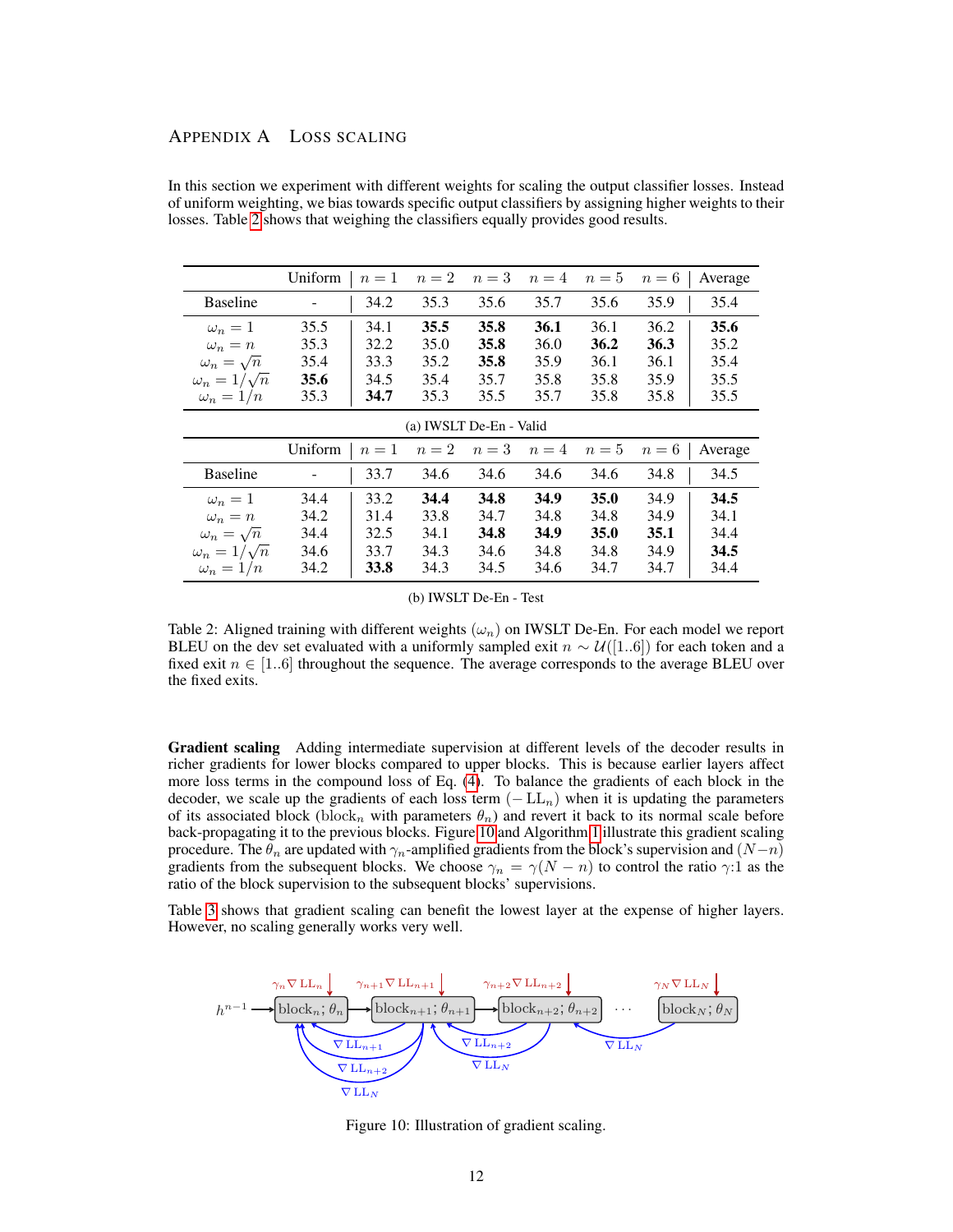<span id="page-12-0"></span>**Algorithm 1** Pseudo-code for gradient scaling (illustrated for a single step  $t$ )

1: for  $n \in 1..N$  do<br>2:  $h_t^n = \text{block}_n$ 

2:  $h_t^n = \text{block}_n(h_t^{n-1})$ 

3:  $p(y_{t+1}|h_t^n) = \text{softmax}(W_n h_t^n)$ 

4:  $p(y_{t+1}|h_t^n) = \text{scale\_GRADIENT}(p(y_{t+1}|h_t^n), \gamma_n)$ 

5: **if**  $n < N$  **then**  $h_t^n = \text{SCALE\_GRADIENT}(h_t^n, \frac{1}{\alpha})$  $\frac{1}{\gamma_{n+1}})$ 

6: end for

7: function SCALE\_GRADIENT(Tensor x, scale  $\gamma$ )

- 8: **return**  $\gamma x + (1 \gamma)$ STOP\_GRADIENT $(x)$
- 9:  $\triangleright$  STOP\_GRADIENT in PyTorch with *x*.detach().

10: end function

<span id="page-12-1"></span>

|                 | Uniform                 | $n=1$       | $n=2$ | $n=3$ | $n=4$ | $n=5$ | $n=6$       | Average |
|-----------------|-------------------------|-------------|-------|-------|-------|-------|-------------|---------|
| <b>Baseline</b> |                         | 34.2        | 35.3  | 35.6  | 35.7  | 35.6  | 35.9        | 35.4    |
| Ø               | 35.5                    | 34.1        | 35.5  | 35.8  | 36.1  | 36.1  | 36.2        | 35.6    |
| $\gamma=0.3$    | 35.1                    | 33.7        | 34.7  | 35.3  | 35.7  | 35.8  | 36.0        | 35.2    |
| $\gamma=0.5$    | 35.4                    | 34.8        | 35.4  | 35.6  | 35.6  | 35.7  | 35.6        | 35.4    |
| $\gamma=0.7$    | 34.9                    | 34.6        | 35.1  | 35.1  | 35.2  | 35.4  | 35.3        | 35.1    |
| $\gamma=0.9$    | 34.9                    | 34.8        | 35.3  | 35.3  | 35.3  | 35.4  | 35.5        | 35.3    |
| $\gamma=1.1$    | 35.1                    | 34.9        | 35.2  | 35.3  | 35.3  | 35.3  | 35.3        | 35.2    |
|                 | (a) IWSLT De-En - Valid |             |       |       |       |       |             |         |
|                 | Uniform                 | $n=1$       | $n=2$ | $n=3$ | $n=4$ | $n=5$ | $n=6$       | Average |
| <b>Baseline</b> |                         | 33.7        | 34.6  | 34.6  | 34.6  | 34.6  | 34.8        | 34.5    |
| Ø               | 34.4                    | 33.2        | 34.4  | 34.8  | 34.9  | 35.0  | 34.9        | 34.5    |
| $\gamma=0.3$    | 34.2                    | 32.8        | 33.9  | 34.3  | 34.6  | 34.8  | <b>35.0</b> | 34.2    |
| $\gamma=0.5$    | 34.5                    | 33.8        | 34.2  | 34.6  | 34.5  | 34.7  | 34.7        | 34.6    |
| $\gamma=0.7$    | 34.0                    | 33.7        | 34.2  | 34.3  | 34.3  | 34.3  | 34.3        | 34.2    |
| $\gamma=0.9$    | 34.1                    | <b>34.0</b> | 34.2  | 34.3  | 34.4  | 34.4  | 34.4        | 34.3    |
| $\gamma=1.1$    | 34.2                    | 34.0        | 34.3  | 34.3  | 34.3  | 34.3  | 34.2        | 34.2    |

#### (b) IWSLT De-En - Test

Table 3: Aligned training with different gradient scaling ratios  $\gamma$  : 1 on IWSLT'14 De-En. For each model we report the BLEU4 score evaluated with a uniformly sampled exit  $n \sim \mathcal{U}([1..6])$  for each token and a fixed exit  $n \in [1..6]$ . The average corresponds to the average BLEU4 of all fixed exits.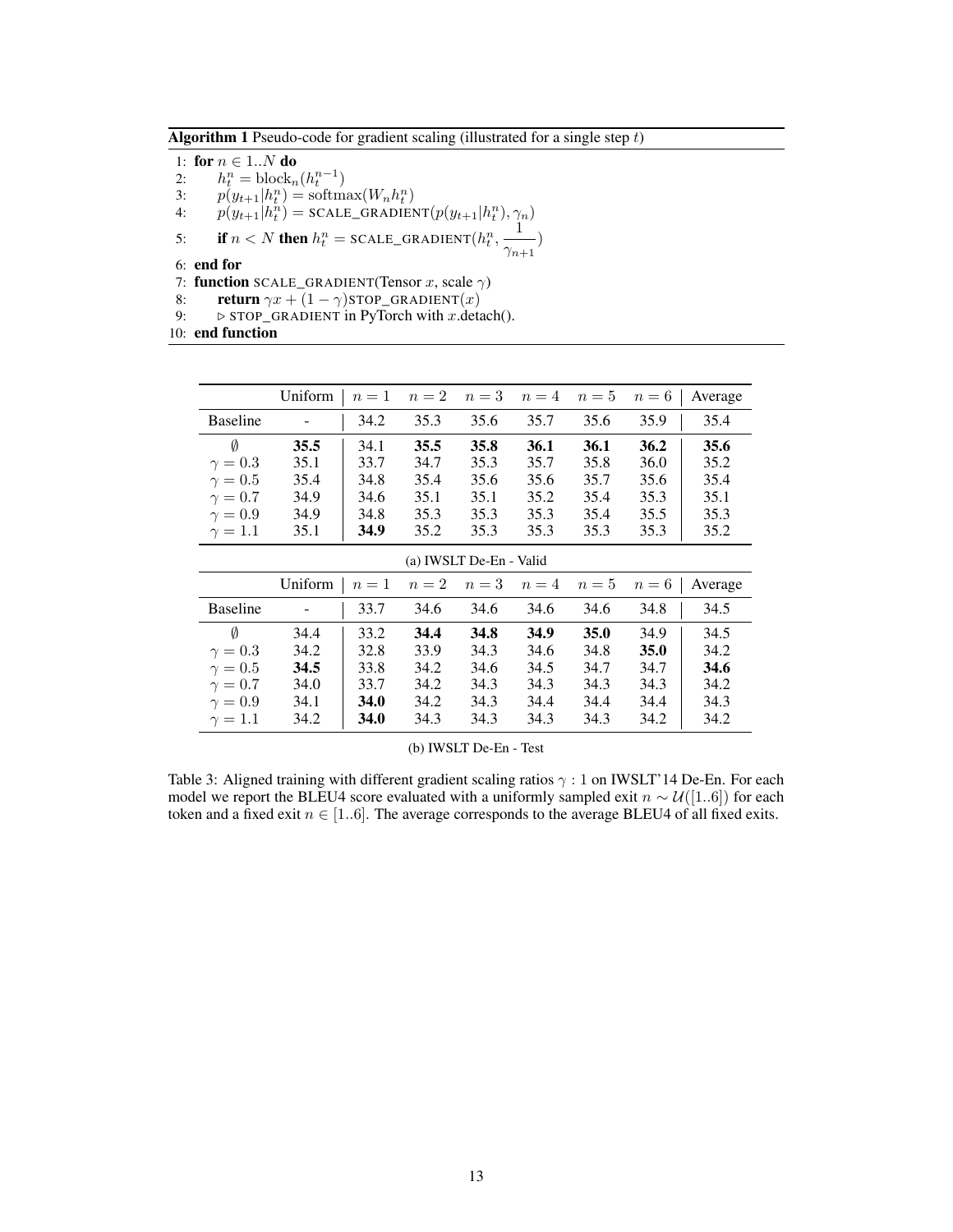## <span id="page-13-0"></span>APPENDIX B FLOPS APPROXIMATION

This section details the computation of the FLOPS we report. The per token FLOPS are for the decoder network only since we use an encoder of the same size for all models. We breakdown the FLOPS of every operation in Algorithm [2](#page-14-0) (blue front of the algorithmic statement). We omit non-linearities, normalizations and residual connections. The main operations we account for are dot-products and by extension matrix-vector products since those represent the vast majority of FLOPS (we assume batch size one to simplify the calculation).

#### **Parameters**

| $d_d$<br>$d_e$ | decoder embedding dimension.<br>encoder embedding dimension. | Operation FLOPS                                                                  |  |
|----------------|--------------------------------------------------------------|----------------------------------------------------------------------------------|--|
| $d_f$<br> x    | The feed-forward network dimension.<br>source length.        | Dot-product $(d)$ $2d-1$<br>Linear $d_{in} \rightarrow d_{out}$ $2d_{in}d_{out}$ |  |
|                | Current time-estep ( $t \ge 1$ ).                            |                                                                                  |  |
|                | $V$ output vocabulary size.                                  |                                                                                  |  |

Table 4: FLOPS of basic operations, key parameters and variables for the FLOPS estimation.

With this breakdown, the total computational cost at time-step  $t$  of a decoder block that we actually go through, denoted with FC, is:

$$
\text{FC}(\boldsymbol{x},t) = 12d_d^2 + 4d_f d_d + 4td_d + 4|\boldsymbol{x}|d_d + 4[\text{FirstCall}]\|\boldsymbol{x}|d_d d_e,
$$

where the cost of mapping the source' keys and values is incurred the first time the block is called (flagged with FirstCall). This occurs at  $t = 1$  for the baseline model but it is input-dependent with depth adaptive estimation and may never occur if all tokens exit early.

If skipped, a block still has to compute the keys and value of the self-attention block so the selfattention of future time-steps can function. We will denote this cost with FS and we have  $FS = 4d_d^2$ .

Depending on the halting mechanism, an exit prediction cost, denoted wit FP, is added:

| Sequence-specific depth:       | $FP(t, q(t)) = 2[t = 1]N d_d$ |
|--------------------------------|-------------------------------|
| Token-specific Multinomial:    | $FP(t,q(t)) = 2Nd_d$          |
| Token-specific Geometric-like: | $FP(t,q(t)) = 2d_dq(t)$       |
| Confidence thresholding:       | $FP(t, q(t)) = 2q(t)Vd_d$     |

For a set of source sequences  $\{x^{(i)}\}_{i\in\mathcal{I}}$  and generated hypotheses  $\{y^{(i)}\}_{i\in\mathcal{I}}$ , the average flops per token is:

\n Baseline (N blocks): \n 
$$
\frac{1}{\sum_i |\mathbf{y}^{(i)}|} \sum_i \sum_{t=1}^{|\mathbf{y}^{(i)}|} \left( N \, \text{FC}(\mathbf{x}^{(i)}, t) + 2V d_d \right)
$$
\n

\n\n Adaptive depth: \n  $\frac{1}{\sum_i |\mathbf{y}^{(i)}|} \sum_i \sum_{t=1}^{|\mathbf{y}^{(i)}|} \left( q(t) \, \text{FC}(\mathbf{x}^{(i)}, t) + (N - q(t)) \, \text{FS} + \text{FP}(t, q(t)) + 2V d_d \right)$ \n

In the case of confidence thresholding the final output prediction cost  $(2V d_d)$  is already accounted for in the exit prediction cost FP.